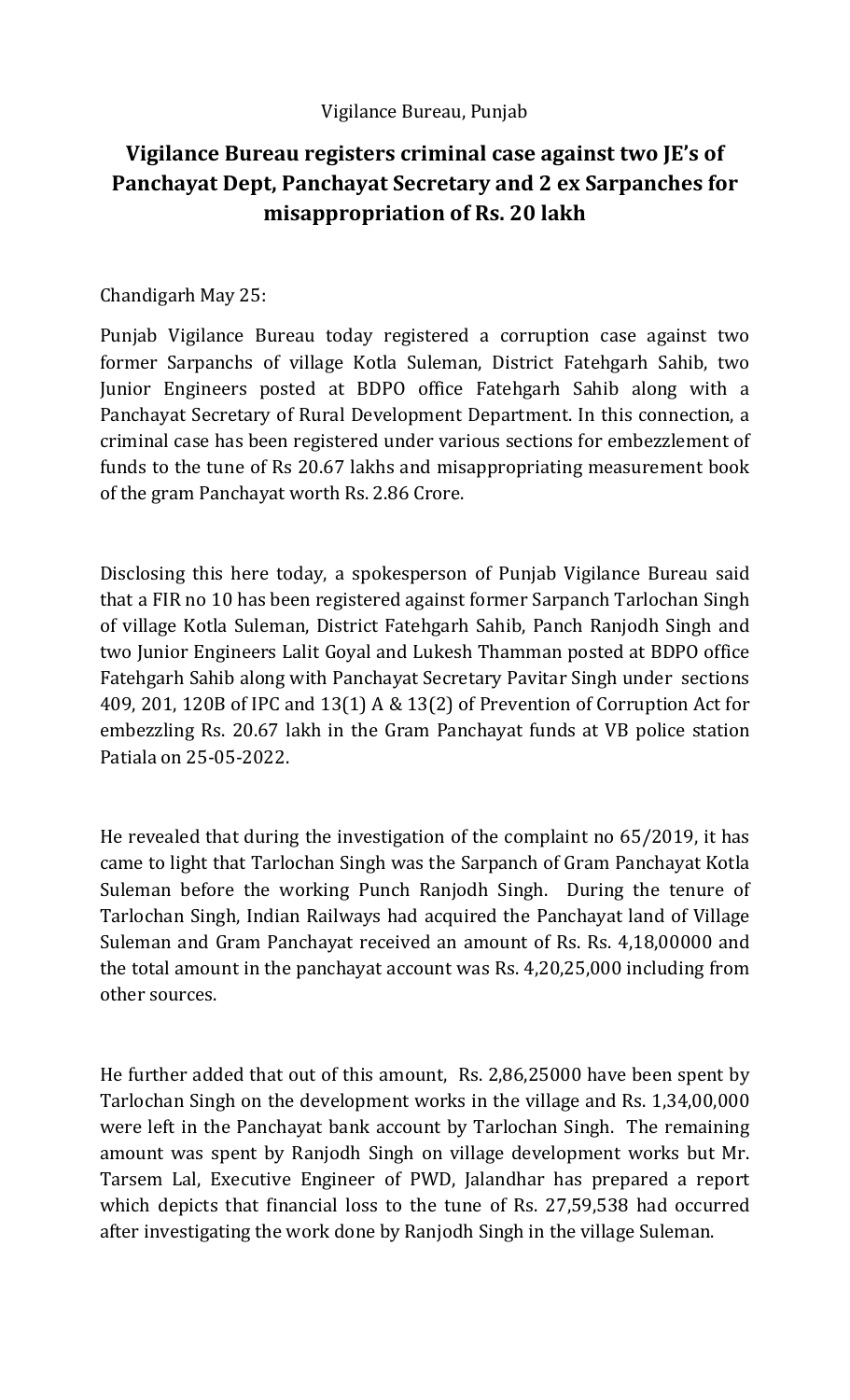The spokesperson informed that work carried out during the tenure of Ranjodh Singh in the Village Kotla Suleiman was checked by Vigilance Bureau team, along with Technical Team. According to the final report of the VB technical team a scam of Rs. 20,67,068 have been found from 05-01-2018 to 13-07-2018 in the name of development works which was done by Ranjodh Singh incumbent Punch in connivance with Lukesh Thamman JE and Pavitar Singh, Panchayat Secretary.

Sharing more details, he said that according to the report of the technical team, the Gram panchayat of village Kotla Salman had to get the technical approval before carrying out any development works because the quantity and rate of the material have to be approved on the basis of technical report. However, technical approval was not taken by Lukesh Thamman JE and Pavitar Singh Panchayat Secretary in connivance with Ranjodh Singh, a former Punch.

Apart from this, Lalit Goyal JE posted during the tenure of Tarlochan Singh, former Sarpanch, was repeatedly asking for measurement book to check the development works in the village Kotla Suleiman. However, Lalit Goyal JE did not produced his measurement book even after repeated requests during the investigation nor did Lalit Goyal JE submitted the measurement book to the department. By misusing his official position, Lokesh Thamman JE has commenced development works in the village Kotla Suleiman with a new measurement book without informing the concerned BDPO office.

The spokesperson further stated that after investigation, it has came to fore that Ranjodh Singh, former Panch, Tarlochan Singh, former Sarpanch of village Kotla Suleiman and Lalit Goel JE, Lukesh Thamman JE, Pavitar Singh Panchayat Secretary of BDPO office Fatehgarh Sahib in connivance with other has embezzled the amount to the tune of Rs. 20,67,068 which was received from railways on account of purchasing the land worth Rs. 4,20,25000 by tempered the measurement book of worth Rs. 2,86,25000. Due to this, further investigation is under progress after registering the case against these officials.

--------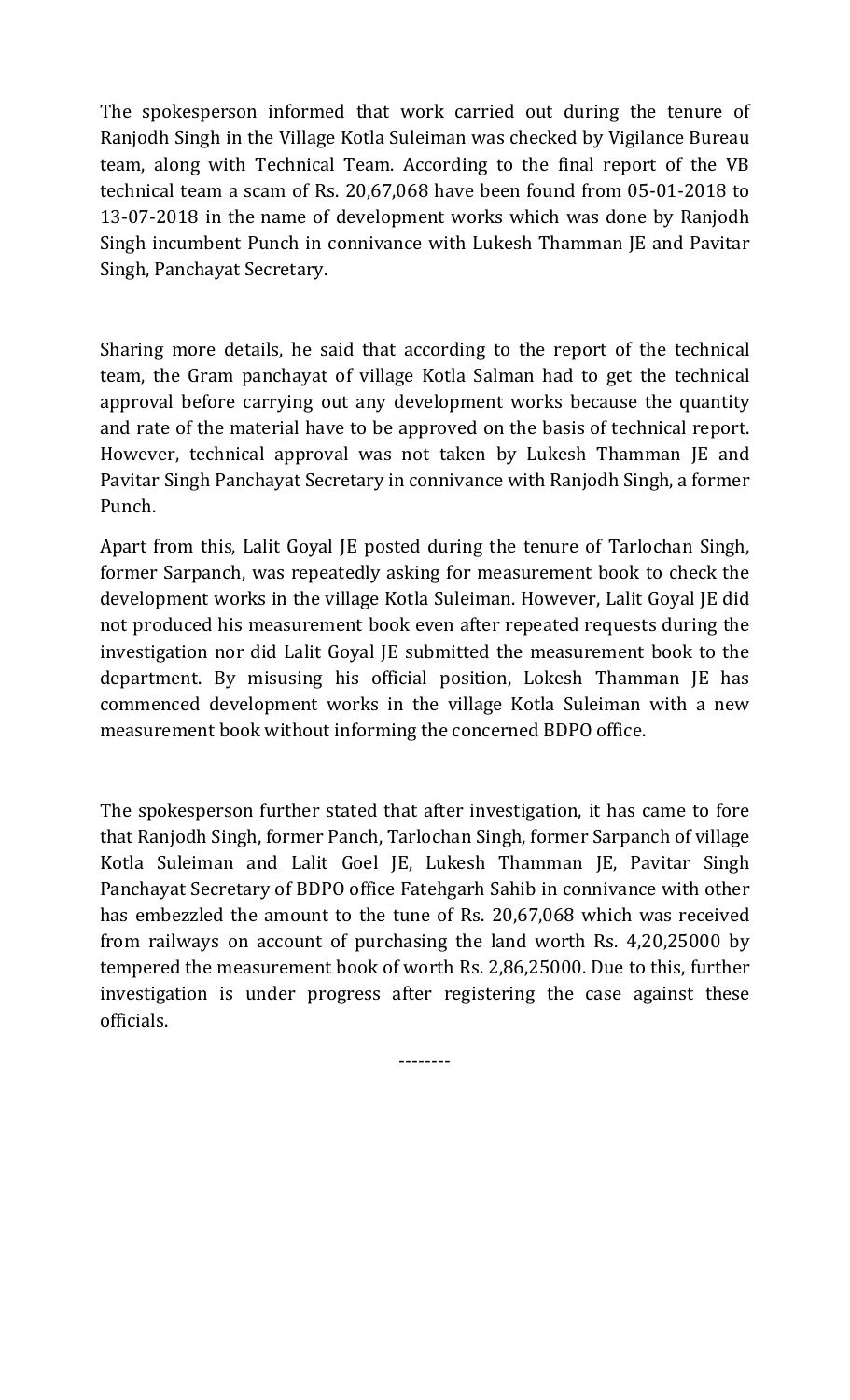## ਵਿਜੀਲੈਂਸ ਬਿਓਂਰੋ ਪੰਜਾਬ

## ਵਿਜੀਲੈਂਸ ਵੱਲੋਂ 20 ਲੱਖ ਰੁਪਏ ਦੇ ਘਪਲੇ ਦੇ ਦੋਸ ਚ ਪੰਚਾਇਤ ਵਿਭਾਗ ਦੇ ਦੋ ਜੇਈ, ਇੱਕ ਪੈਚਾਇਤ ਸਕੱਤਰ ਤੇ ਦੋ ਸਰਪੰਚਾਂ ਖਿਲਾਫ ਮੁਕੱਦਮਾ ਦਰਜ

ਚੰਡੀਗੜ੍ਹ,  $25$  ਮਈ  $-$ 

ਪੰਜਾਬ ਵਿਜੀਲੈਂਸ ਬਿਊਰੋ ਨੇ ਅੱਜ ਪਿੰਡ ਕੋਟਲਾ ਸੁਲੇਮਾਨ, ਜ਼ਿਲ੍ਹਾ ਫਤਹਿਗੜ੍ਹ ਸਾਹਿਬ ਦੇ ਸਾਬਕਾ ਸਰਪੰਚ ਤਰਲੋਚਨ ਸਿੰਘ, ਅਧਿਕਾਰਤ ਪੰਚ ਰਣਜੋਧ ਸਿੰਘ, ਬੀਡੀਪੀਓ ਦਫਤਰ ਫਤਹਿਗੜ੍ਹ ਸਾਹਿਬ ਦੇ ਦੋ ਜੁਨੀਅਰ ਇੰਜਨੀਅਰ ਲਲਿਤ ਗੋਇਲ ਜੁਨੀਅਰ ਇੰਜੀਨੀਅਰ ਅਤੇ ਲੁਕੇਸ਼ ਥੈਮ੍ਹਣ ਸਮੇਤ ਪੰਚਾਇਤ ਸਕੱਤਰ ਪਵਿੱਤਰ ਸਿੰਘ ਨੂੰ ਗ੍ਰਾਮ ਪੰਚਾਇਤ ਦੇ ਫੈਡਾਂ ਵਿੱਚ 20.67 ਲੱਖ ਰੁਪਏ ਦਾ ਘਪਲਾ ਕਰਨ ਅਤੇ ਪੰਚਾਇਤ ਦੀ 2.86 ਕਰੋੜ ਰੁਪਏ ਦੇ ਹਿਸਾਬ ਵਾਲੀ ਮਾਪ ਪੁਸਤਕ ਖੁਰਦ-ਬੁਰਦ ਕਰਨ ਬਦਲੇ ਵੱਖ-ਵੱਖ ਫੌਜਦਾਰੀ ਧਾਰਾਵਾਂ ਹੇਠ ਮੁਕੱਦਮਾ ਦਰਜ ਕਰਕੇ ਅਗਲੇਰੀ ਕਾਰਵਾਈ ਆਰੰਭ ਦਿੱਤੀ तै ।

ਅੱਜ ਇੱਥੇ ਇਹ ਜਾਣਕਾਰੀ ਦਿੰਦੇ ਹੋਏ ਪੰਜਾਬ ਵਿਜੀਲੈਂਸ ਬਿਊਰੋ ਦੇ ਇਕ ਬੁਲਾਰੇ ਨੇ ਦੱਸਿਆ ਕਿ ੳਕਤ ਦੋਸੀਆਂ ਖਿਲਾਫ ਖਿਲਾਫ ਵਿਜੀਲੈਂਸ ਬਿੳਰੋ ਦੇ ਥਾਣਾ ਪਟਿਆਲਾ ਵਿਖੇ ਆਈ ਪੀ ਸੀ \_ਦੀ ਧਾਰਾ 409, 201, 120- ਅਤੇ ਭ੍ਰਿਸਟਾਚਾਰ ਰੋਕੂ ਕਾਨੂੰਨ ਦੀ ਧਾਰਾ 13(1)ਏ ਤੇ 13(2) ਤਹਿਤ ਅੱਜ ਮਿਤੀ 25-05-2022 ਨੂੰ ਮੁਕੱਦਮਾ ਨੰਬਰ 10 ਦਰਜ ਕਰਕੇ ਮੁਲਜਮਾਂ ਦੀ ਗ੍ਰਿਫਤਾਰੀ ਲਈ ਟੀਮਾਂ ਗਠਿਤ ਕਰ ਦਿੱਤੀਆਂ ਹਨ।

ਹੋਰ ਵੇਰਵੇ ਦਿੰਦਿਆਂ ਉਨ੍ਹਾਂ ਦੱਸਿਆ ਕਿ ਸ਼ਿਕਾਇਤ ਨੰਬਰ 65/2019 ਫਤਹਿਗੜ੍ਹ ਸਾਹਿਬ ਦੀ ਪਡਤਾਲ ਦੌਰਾਨ ਪਾਇਆ ਗਿਆ ਕਿ ਰਣਜੋਧ ਸਿੰਘ ਅਧਿਕਾਰਤ ਪੰਚ ਤੋਂ ਪਹਿਲਾਂ ਗ੍ਰਾਮ ਪੰਚਾਇਤ ਪਿੰਡ ਕੋਟਲਾ ਸੁਲੇਮਾਨ ਦਾ ਸਰਪੰਚ ਤਰਲੋਚਨ ਸਿੰਘ ਰਿਹਾ ਸੀ ਜਿਸ ਦੇ ਕਾਰਜਕਾਲ ਦੌਰਾਨ ਗ੍ਰਾਮ ਪੰਚਾਇਤ ਪਿੰਡ ਕੋਟਲਾ ਸੁਲੇਮਾਨ ਦੀ ਪੰਚਾਇਤੀ ਜ਼ਮੀਨ ਨੂੰ ਰੇਲਵੇ ਵਿਭਾਗ ਵੱਲੋਂ ਐਕਵਾਇਰ ਹੋਣ ਕਰਕੇ ਗ੍ਰਾਮ ਪੰਚਾਇਤ ਪਿੰਡ ਕੋਟਲਾ ਸੁਲੇਮਾਨ ਨੂੰ ਰਕਮ ਕਰੀਬ 4,18,00000ਰੁਪਏ ਅਤੇ ਹੋਰਾਂ ਵਸੀਲਿਆਂ ਤੋਂ ਕੁੱਲ 4,20,25,000 ਰੁਪਏ ਪ੍ਰਾਪਤ ਹੋਏ ਸਨ ਅਤੇ ਇਸ ਉਕਤ ਰਕਮ ਵਿੱਚੋਂ ਤਰਲੋਚਨ ਸਿੰਘ ਸਾਬਕਾ ਸਰਪੰਚ ਵੱਲੋਂ ਰਕਮ 2,86,25000 ਰੁਪਏ ਪਿੰਡ ਵਿਚ ਵਿਕਾਸ ਦੇ ਕੰਮਾਂ ਉੱਪਰ ਖ਼ਰਚ ਕੀਤੀ ਗਈ ਹੈ ਅਤੇ ਤਰਲੋਚਨ ਸਿੰਘ ਵੱਲੋਂ 1,34,00000 ਰੁਪਏ ਪੰਚਾਇਤੀ ਖਾਤੇ ਵਿਚ ਛੱਡੇ ਗਏ ਸਨ

ਇਹ ਬਚਦੀ ਰਕਮ ਰਣਜੋਧ ਸਿੰਘ ਅਧਿਕਾਰਤ ਪੰਚ ਵੱਲੋਂ ਵਿਕਾਸ ਦੇ ਨਾਮ ਪਰ ਖਰਚ ਕੀਤੀ ਗਈ ਦਿਖਾਈ ਗਈ ਹੈ ਜਦੋਂ ਕਿ ਰਣਜੋਧ ਸਿੰਘ ਅਧਿਕਾਰਤ ਪੰਚ ਵੱਲੋਂ ਕਰਵਾਏ ਗਏ ਕੰਮਾਂ ਦੀ ਪਹਿਲਾਂ ਸ੍ਰੀ ਤਰਸੇਮ ਲਾਲ ਕਾਰਜਕਾਰੀ ਇੰਜੀਨੀਅਰ ਪੰਚਾਇਤੀ ਰਾਜ ਲੋਕ ਨਿਰਮਾਣ ਮੰਡਲ ਜਲੰਧਰ ਵੱਲੋਂ ਪੜਤਾਲ ਕਰਕੇ ਰਕਮ 27,59,538 ਰੁਪਏ ਦਾ ਵਿੱਤੀ ਨੁਕਸਾਨ ਪਹੁੰਚਾਉਣ ਲਈ ਰਿਪੋਰਟ ਤਿਆਰ ਕੀਤੀ ਗਈ ਸੀ